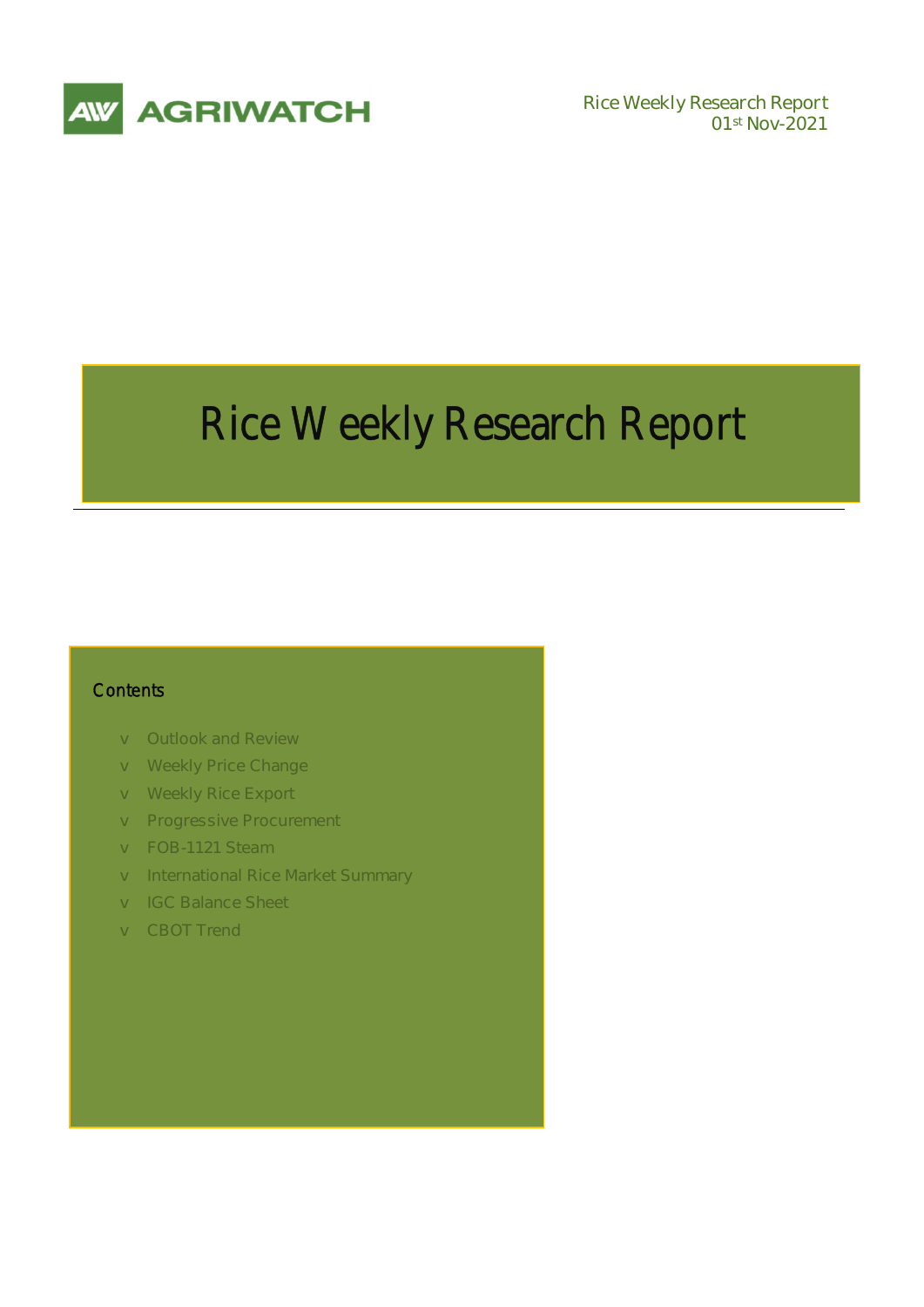

### *Outlook and Review:*

- After a halt in paddy procurement due to heavy rainfall, it is back on track in Punjab. All necessary arrangements have been made in all the mandis and paddy stocks are covered with tarpaulins. Waterlogging was reported in a few low lying mandis in Sangrur and Patiala where motors were used to drain out the water.
- Due to the current rains, the farmers have demanded government to allow procurement of paddy with 24 percent moisture and also demanded Rs 40,000 per acre compensation to farmers whose paddy were completely damaged in the rains.
- Himachal government has urged center to extend the purchase process of paddy by a month till December 30 as the procurement is moving in slow pace. As per reports, target of 19,000 MT in Sirmaur, 15,000 MT in Kangra, 10,000 MT in Solan and 10,000 in Una districts is expected during KMS 2021-22.
- As per reports, India is expected to produce an output of 107.04 million tonnes of summer rice in 2021-22 and the combined summer and winter output is expected to reach 125 million tonnes which is nearly 24.5 percent of the world rice output.
- India's export infrastructure has developed in such a way that it is expected to export around 20 million tonnes which is last year's record due to rising demand for staple food from Asia, Africa and Middle East.
- India is selling 25% broken rice at \$345 per tonne FOB compared to \$360 given by Thailand. Some cargoes in India were even sold at FOB \$320.
- Indian rice export price has touched the highest level in three and a half month this week due to strong rupee and low supplies. India's 5% broken parboiled rice was quoted at \$363 to \$367 per tonne this week up from \$362 to \$365 per tonne last week. The prices have risen for three straight weeks.
- With an increase in the area of sowing by 48,000 hectares, Chhattisgarh has increased procurement limit to 105 lakh metric tonnes of rice this year up from 92 lakh metric tonnes of rice the previous year.
- Telangana government has urged seed company dealers not to sell the seeds of paddy at any cost to prevent cultivation of rice in the coming rabi season. Central government has decided not to procure a single kg of rice variety being produced in Telangana. During last rabi season, the state government had produced 9.2 million tonnes of paddy and adding another 5.5 million tonnes in this kharif. With a buffer stock of another 7 million tonnes, it is difficult for government to procure any further rice.
- In Amritsar, as harvesting of paddy is picking up the markets have witnessed good arrivals of 3,76,938 lakh MT of which 3,76,188 lakh MT of paddy has been procured by the government. As per reports, there is no shortage of gunny bags and Rs. 495.47 crore has already been disbursed to farmers. Pungrain had procured a total of 1,29,090 MT of crop while Markfed had procured 94,238 MT, Punsup has purchased 81,116 MT while Punjab warehousing Corporation has procured 50,103 MT. While FCI has procured only 8,792 MT of Paddy.
- Odisha government has a target of procuring 77 lakh metric tonnes of paddy in 2021-22 for Kharif and Rabi crops. Out of this, the state targets to collect 63 lakh metric tonnes of kharif paddy. For this Kharif paddy season 15.74 lakh farmers have been registered.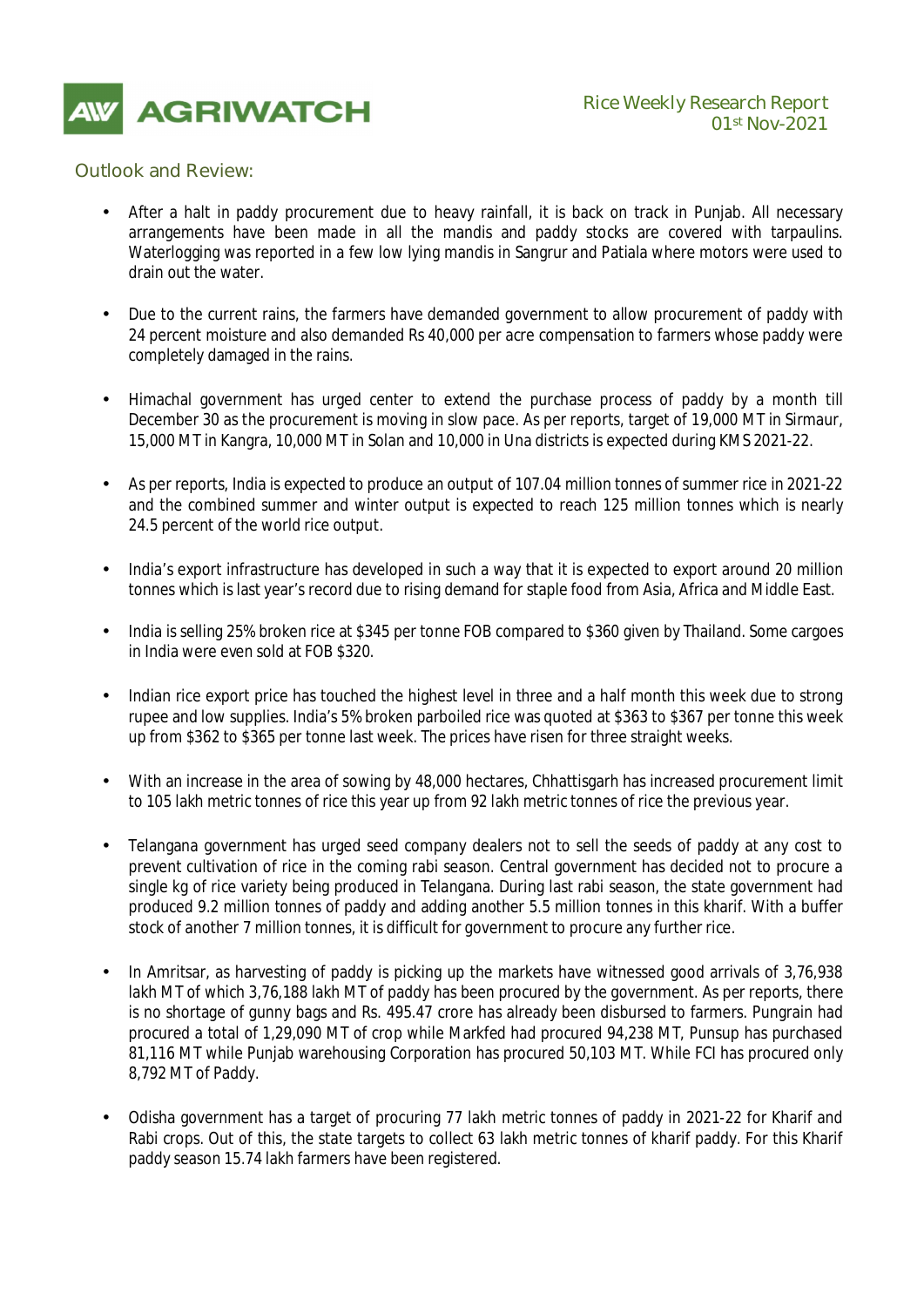

- Paddy procurement gaining momentum in Ludhiana as 40% of crops have been procured. The procurement stood at 6,88,395 metric tonnes of rice out of 7,11,500 against the expected 17.53 lakh metric tonnes.
- The RBI has enhanced CCL for Punjab to Rs. 42,012.93 crore for the ongoing paddy procurement season upto November. The CCL has already sanctioned Rs. 35,712.73 crore upto October.
- Reports shows lower payment of fine 1121 aromatic variety of basmati paddy in various markets of Fazilka by the private traders. The rice millers and traders are offering Rs. 200 lower than the nearby grain market. The reason for selling of rice at such low price owe to high moisture content in the paddy due to the severe rains during mid-October months.
- Rice imports from India through Benapole ports in Bangladesh were suspended on 31<sup>st</sup> October and will progress after further notice. Due to the situation, Importers were seen rushing to complete the imports of rice on 30th October. This has led to long waiting period for trucks to enter through Benapole port.
- The Punjab food civil supplies and consumer affairs department has decided to start verification process in Kapurthala district of Punjab after 100 percent non-basmati rice arrivals were reported in the local grain market. It is expected that the paddy from the nearby states of UP and Bihar at a cheap price like Rs 1,200-1,300 per quintal were sold at the rate of Rs. 1960 per quintal.
- Till October 31st, 1.15 million tonnes of paddy were procured by government agencies in Punjab while 0.05 million tonnes of paddy were procured by private millers. The total arrivals in the state were 1.18 million tonnes and a total payment of Rs. 18,044.71 crore were done to farmers.
- Till 28<sup>th</sup> October 2021, around 17.8 percent of paddy was harvested all over India which include 75.39 lakh hectares of paddy as per Department of Agriculture & Farmer's welfare. Punjab has done 40 percent of paddy harvesting while Haryana has harvested 30 percent of paddy. In Uttarakhand, the harvesting is near to completion while in Punjab it is at its peak.

| <b>State</b>         | <b>Prices</b><br>$01 - 08$<br><b>Nov 2021</b> | <b>Prices</b><br>24-31<br><b>Oct 2021</b> | <b>Prices</b><br>$16 - 23$<br><b>Oct 2021</b> | <b>Prices</b><br>$01 - 08$<br><b>Nov 2020</b> | % Change<br>(Over<br><b>Previous</b><br>Week) | % Change<br>(Over<br><b>Previous Year)</b> |
|----------------------|-----------------------------------------------|-------------------------------------------|-----------------------------------------------|-----------------------------------------------|-----------------------------------------------|--------------------------------------------|
| Karnataka            | ۰                                             | 4496.63                                   | 4610.08                                       | 3541.72                                       | -                                             |                                            |
| Kerala               | $\blacksquare$                                | 3459.86                                   | 3464.2                                        | 3495.63                                       | ۰                                             |                                            |
| Odisha               | ۰                                             | 3147.13                                   | 2936.71                                       | 3083.47                                       | ۰                                             |                                            |
| Tripura              | 3033.33                                       | 3031.57                                   | 3091.01                                       | 3026.38                                       | 0.06                                          | 0.23                                       |
| West Bengal          | 2565.38                                       | 2815.72                                   | 2779.38                                       | 2800.35                                       | $-8.89$                                       | $-8.39$                                    |
| Maharashtra          | 3074.53                                       | 3975.45                                   | 3688.48                                       | 3596.43                                       | $-22.66$                                      | $-14.51$                                   |
| Gujarat              | ۰                                             | 4319.04                                   | 4029.98                                       | 4300                                          | ۰                                             |                                            |
| <b>Uttar Pradesh</b> | 2666.11                                       | 2559.79                                   | 2560.3                                        | 2471.02                                       | 4.1                                           | 7.9                                        |
| Average              | 2834.84                                       | 3475.65                                   | 3395.02                                       | 3289.38                                       | $-18.44$                                      | $-13.82$                                   |

### *State wise Wholesale Prices Weekly Analysis for Rice first week November, 2021*

Prices in Rs/Quintal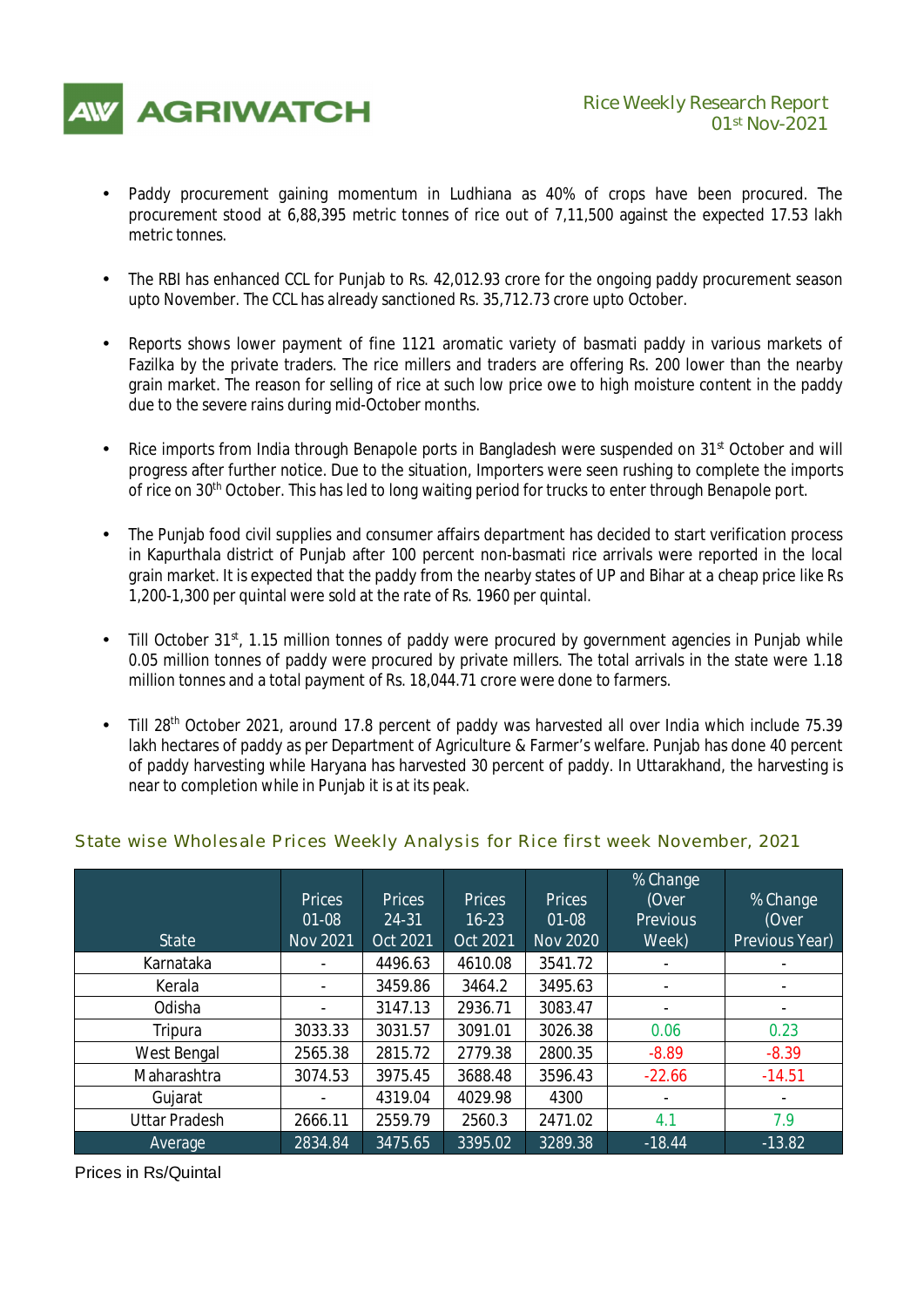

## **01st Nov-2021**

### **Outlook (Narella 1121 Paddy):-**

| <b>Duration</b>          | Trend                      | <b>Average Price Range</b> |                                                                                            |
|--------------------------|----------------------------|----------------------------|--------------------------------------------------------------------------------------------|
|                          |                            |                            | <b>Reason</b>                                                                              |
| Second Week of Nov, 2021 | Stay in the range<br>bound | Rs.3500-3800/Quintal       | Lower production due to<br>heavy rains may support<br>market in<br>the<br>coming<br>weeks. |

### *Comparative Rice Varity Prices of Delhi (Naya Bazaar) in Rs./Quintal)*

| <b>Market</b> | <b>Variety</b>       | <b>Today</b>  | <b>Week</b><br>Ago | <b>Month</b><br>Ago | Year ago             | % Change<br><b>From last</b> | % Change<br>from last | % Change<br>from last<br>Year |
|---------------|----------------------|---------------|--------------------|---------------------|----------------------|------------------------------|-----------------------|-------------------------------|
|               |                      | 29-Oct-<br>21 | 22-Oct-<br>21      | 29-Sep-<br>21       | 29-Oct-<br><b>20</b> | week                         | <b>Month</b>          |                               |
|               | 1121 Steam           | 7100          | 6800               | 6800                | 5500                 | 4.41                         | 4.41                  | 29.09                         |
|               | 1121 Sella           | 6100          | 5900               | 5950                | 4700                 | 3.39                         | 2.52                  | 29.79                         |
|               | <b>1121 Raw</b>      | 7100          | 6800               | 6800                | 5400                 | 4.41                         | 4.41                  | 31.48                         |
|               | <b>Basmati Raw</b>   | 9700          | 9700               | 9600                | 8800                 | <b>Unch</b>                  | 1.04                  | 10.23                         |
| <b>Delhi</b>  | 1509 Steam Wand New  | 6400          | 6100               | 6250                | 4700                 | 4.92                         | 2.40                  | 36.17                         |
|               | <b>Sugandh Steam</b> | 5400          | 5400               | 5400                | 3600                 | <b>Unch</b>                  | <b>Unch</b>           | 50.00                         |
|               | <b>Sharbati Raw</b>  | 4400          | 4500               | 4000                | 3500                 | $-2.22$                      | 10.00                 | 25.71                         |
|               | <b>Pusa Raw Wand</b> | 5600          | 5700               | 5600                | 5300                 | $-1.75$                      | <b>Unch</b>           | 5.66                          |
|               | <b>Parmal Sella</b>  | 3100          | 3100               | 3200                | 3000                 | <b>Unch</b>                  | $-3.13$               | 3.33                          |

### **Kharif Paddy Sowing Updates as on 17th September, 2021:**

|                             |                                               | State wise Rainfall Distribution (in mm) |               |               | %                |                  |         |
|-----------------------------|-----------------------------------------------|------------------------------------------|---------------|---------------|------------------|------------------|---------|
|                             | <b>Cumulative</b><br>$(01 -$<br><b>Normal</b> |                                          | % Devi.       | <b>Normal</b> | Area sown        |                  | Change  |
| <b>State</b>                | Rainfall                                      | 06-21 to 17-09-21)                       | <b>From</b>   | Area          | reported         |                  | from    |
|                             |                                               |                                          | <b>Normal</b> |               | <b>This Year</b> | <b>Last Year</b> | last    |
|                             |                                               |                                          |               |               |                  |                  | Year    |
| <b>Andhra Pradesh</b>       | 428.60                                        | 520.60                                   | 21.47         | 14.97         | 13.86            | 14.02            | $-1.14$ |
| Arunachal<br><b>Pradesh</b> | 1560.70                                       | 1229.90                                  | $-21.20$      | 1.31          | 1.28             | 1.32             | $-3.03$ |
| <b>Assam</b>                | 1356.30                                       | 1074.30                                  | $-20.79$      | 20.18         | 19.91            | 19.34            | 2.95    |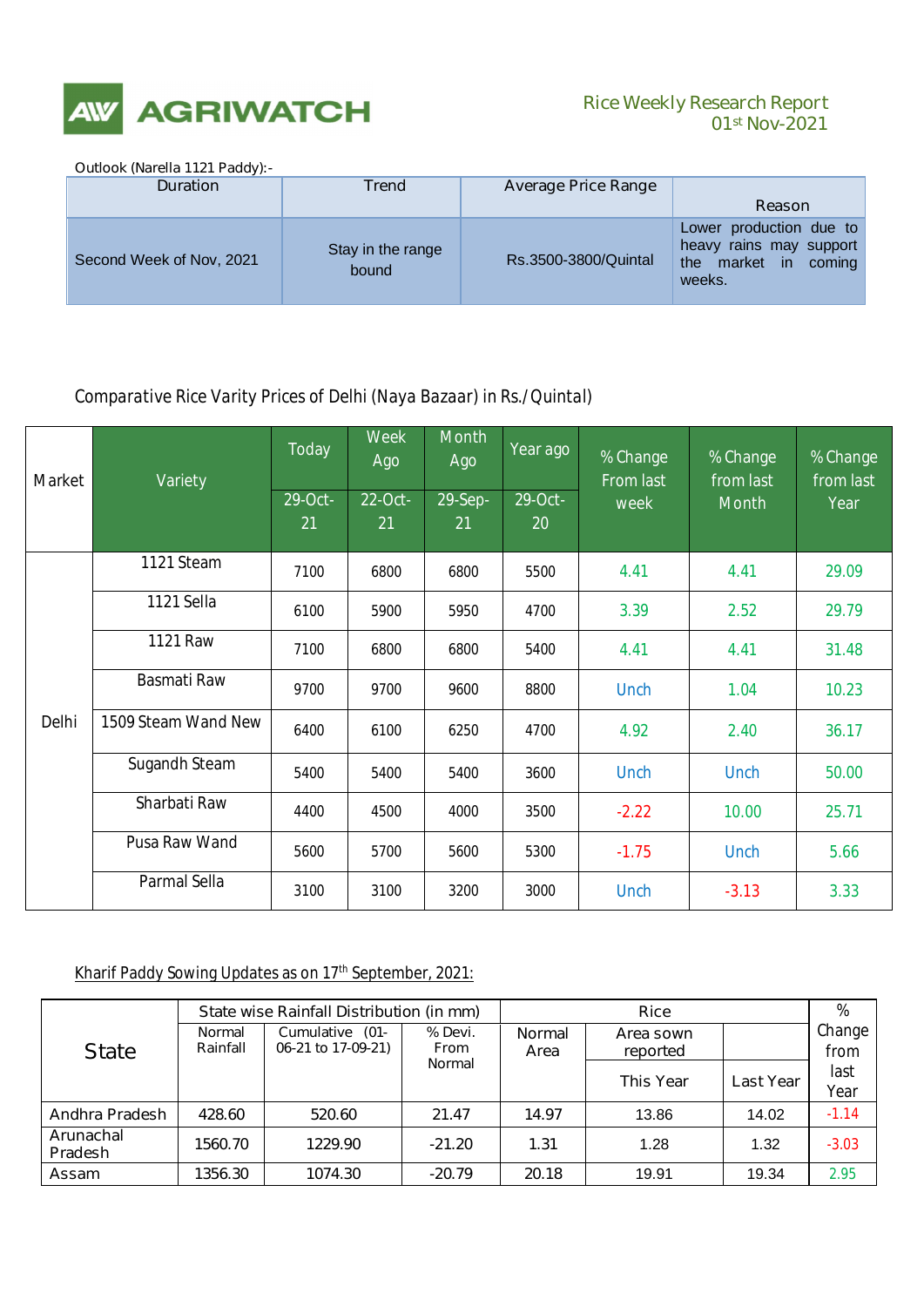

## **Rice Weekly Research Report**<br>**01st Nov-2021**

| <b>Bihar</b>                      | 920.10  | 986.30  | 7.19     | 31.14  | 32.64          | 33.07  | $-1.30$        |
|-----------------------------------|---------|---------|----------|--------|----------------|--------|----------------|
| Chhattisgarh                      | 1065.90 | 1004.40 | $-5.77$  | 37.36  | 37.50          | 39.04  | $-3.94$        |
| Goa                               | 2836.30 | 2974.80 | 4.88     | 0.27   | 0.25           | 0.25   | <b>Unch</b>    |
| Gujarat                           | 652.60  | 524.10  | $-19.69$ | 7.97   | 8.13           | 8.39   | $-3.10$        |
| Haryana                           | 416.20  | 506.00  | 21.58    | 14.11  | 13.64          | 13.28  | 2.71           |
| <b>Himachal</b><br><b>Pradesh</b> | 718.30  | 611.80  | $-14.83$ | 0.73   | 0.74           | 0.65   | 13.85          |
| J&K                               | 521.40  | 375.40  | $-28.00$ | 2.81   | 2.58           | 2.57   | 0.39           |
| <b>Jharkhand</b>                  | 952.20  | 909.80  | $-4.45$  | 15.83  | 17.62          | 17.48  | 0.80           |
| Karnataka                         | 749.50  | 806.70  | 7.63     | 9.11   | 9.07           | 9.98   | $-9.12$        |
| Kerala                            | 1915.10 | 1586.00 | $-17.18$ | 1.46   | 0.61           | 0.67   | $-8.96$        |
| <b>Madhya Pradesh</b>             | 882.60  | 834.20  | $-5.48$  | 21.32  | 34.07          | 28.71  | 18.67          |
| <b>Maharashtra</b>                | 921.80  | 1047.70 | 13.66    | 14.51  | 15.45          | 15.02  | 2.86           |
| <b>Manipur</b>                    | 1268.10 | 503.30  | $-60.31$ | 0.42   | 1.95           | 1.95   | <b>Unch</b>    |
| Meghalaya                         | 2653.60 | 2167.20 | $-18.33$ | 0.97   | 0.97           | 0.97   | <b>Unch</b>    |
| <b>Mizoram</b>                    | 1474.20 | 1165.50 | $-20.94$ | 0.36   | 0.37           | 0.35   | 5.71           |
| Nagaland                          | 1037.80 | 773.10  | $-25.51$ | 2.05   | 2.21           | 2.57   | $-14.01$       |
| Odisha                            | 1061.60 | 932.50  | $-12.16$ | 36.23  | 35.13          | 37.05  | $-5.18$        |
| Punjab                            | 438.70  | 375.60  | $-14.38$ | 29.92  | 30.66          | 31.49  | $-2.64$        |
| Rajasthan                         | 398.10  | 409.00  | 2.74     | 1.98   | 1.94           | 2.18   | $-11.01$       |
| <b>Sikkim</b>                     | 1469.80 | 1711.50 | 16.44    | 0.10   | 0.11           | 0.09   | 18.28          |
| <b>Tamil Nadu</b>                 | 269.20  | 323.60  | 20.21    | 16.26  | 4.60           | 4.09   | 12.47          |
| Telangana                         | 669.90  | 910.40  | 35.90    | 9.94   | 21.28          | 20.60  | 3.30           |
| <b>Tripura</b>                    | 1333.30 | 1116.30 | $-16.28$ | 2.00   | 1.94           | 1.98   | $-2.02$        |
| <b>Uttar Pradesh</b>              | 732.10  | 632.50  | $-13.60$ | 58.04  | 60.26          | 60.01  | 0.42           |
| <b>Uttarakhand</b>                | 1108.40 | 1072.80 | $-3.21$  | 2.41   | 2.50           | 2.49   | 0.40           |
| <b>West Bengal</b>                | 1262.20 | 1378.60 | 9.22     | 41.47  | 42.51          | 43.38  | $-2.01$        |
| <b>Puducherry</b>                 | 354.10  | 348.70  | $-1.52$  | 0.13   | $\blacksquare$ |        | $\blacksquare$ |
| <b>Others</b>                     |         |         |          | 0.27   | 0.40           | 0.35   | 14.29          |
| All-India                         | 807.40  | 772.70  | $-4.30$  | 395.66 | 414.18         | 413.34 | 0.20           |

### *State wise Ongoing Procurement KMS 2021-22*

| KMS 2021-22 (Units in LMTs) (as on 07.10.2021) |                   |            |                     |              |  |
|------------------------------------------------|-------------------|------------|---------------------|--------------|--|
| S.No.                                          | <b>STATES/UTs</b> | <b>FCI</b> | <b>State Agency</b> | <b>Total</b> |  |
|                                                | A.P.              |            |                     |              |  |
|                                                | Telangana         |            |                     |              |  |
| 2                                              | Assam             |            |                     |              |  |
|                                                | <b>Bihar</b>      |            |                     |              |  |
|                                                | Chandigarh        | 0.01       |                     | 0.01         |  |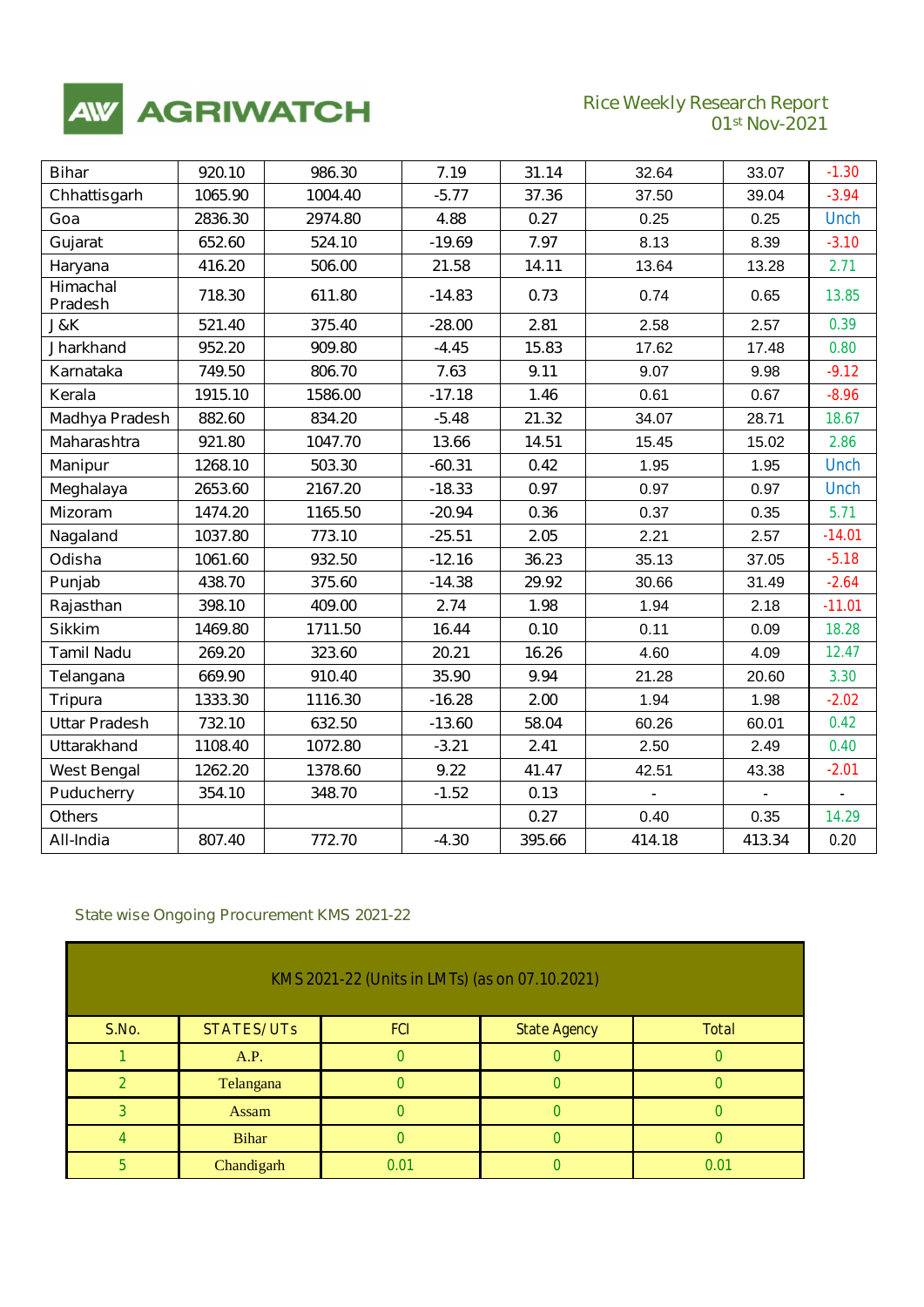

| 6               | Chhattisgarh         | $\mathcal O$ | $\mathcal O$ | $\mathcal O$ |
|-----------------|----------------------|--------------|--------------|--------------|
| $\overline{z}$  | Gujarat              | $\mathcal O$ | $\mathcal O$ | $\mathcal O$ |
| $\mathcal{S}$   | Haryana              | 0.02         | 4.84         | 4.86         |
| $\mathfrak{g}$  | <b>H.P.</b>          | $\mathcal O$ | $\mathcal O$ | $\mathcal O$ |
| 10 <sup>°</sup> | <b>Jharkhand</b>     | $\mathcal O$ | $\mathcal O$ | $\mathcal O$ |
| 11              | J&K                  | $\mathcal O$ | $\mathcal O$ | $\mathcal O$ |
| 12              | Karnataka            | $\mathcal O$ | $\mathcal O$ | $\mathcal O$ |
| 13              | Kerala               | $\mathcal O$ | $\mathcal O$ | $\mathcal O$ |
| 14              | M.P.                 | $\mathcal O$ | $\mathcal O$ | $\mathcal O$ |
| 15              | Maharashtra          | $\mathcal O$ | $\mathcal O$ | $\mathcal O$ |
| 16              | Odisha               | $\mathcal O$ | $\mathcal O$ | $\mathcal O$ |
| 17              | Punjab               | 0.03         | 3.63         | 3.66         |
| 18              | Rajasthan            | $\mathcal O$ | $\mathcal O$ | $\mathcal O$ |
| 19 <sup>°</sup> | <b>NEF</b> (Tripura) | $\mathcal O$ | $\mathcal O$ | $\mathcal O$ |
| 20 <sup>°</sup> | Tamilnadu            | $\mathcal O$ | $\mathcal O$ | $\mathcal O$ |
| 21              | U.P.                 | $\mathcal O$ | $\mathcal O$ | $\mathcal O$ |
| 22              | <b>Uttrakhand</b>    | $\mathcal O$ | $\mathcal O$ | $\mathcal O$ |
| 23              | <b>West Bengal</b>   | $\mathcal O$ | $\mathcal O$ | $\mathcal O$ |
| <b>Total</b>    |                      | 0.06         | 8.47         | 8.53         |

Procurement of paddy in ongoing KMS 2021-22 is going in India at MSP, as was done in previous seasons, and a quantity of over 8.53 LMT of rice was procured as of October 7<sup>th</sup> 2021.

### *IGC Balance Sheet:*

| <b>Attributes</b>     | 2018-19 | 2019-20 | 2020-21         |            | 2021-22 (Proj.) |
|-----------------------|---------|---------|-----------------|------------|-----------------|
| (Fig in Million Tons) |         | Est.    | <b>Forecast</b> | 23.09.2021 | 21.10.2021      |
| Production            | 498     | 499     | 507             | 512        | 513             |
| Trade                 | 43      | 44      | 48              | 48         | 48              |
| Consumption           | 488     | 496     | 506             | 509        | 510             |
| Carryover stocks      | 175     | 179     | 179             | 182        | 182             |
| Y-O-Y change          | 10      |         |                 |            |                 |
| Major Exporters       | 39      | 43      | 47              | 50         | 50              |

Note: Major exporters are India, Pakistan, Thailand, Vietnam, and United States.

With increase in shipment to Asia, the forecast for world rice trade in 2021 is lifted to a new high of 48m t (+4m y/y). Reflecting an upgrade for India, the projection for global production in 2021/22 is raised by 1m t, to a peak of 513m (507m), with the net increase in supplies channelled to an increased figure for utilisation, leaving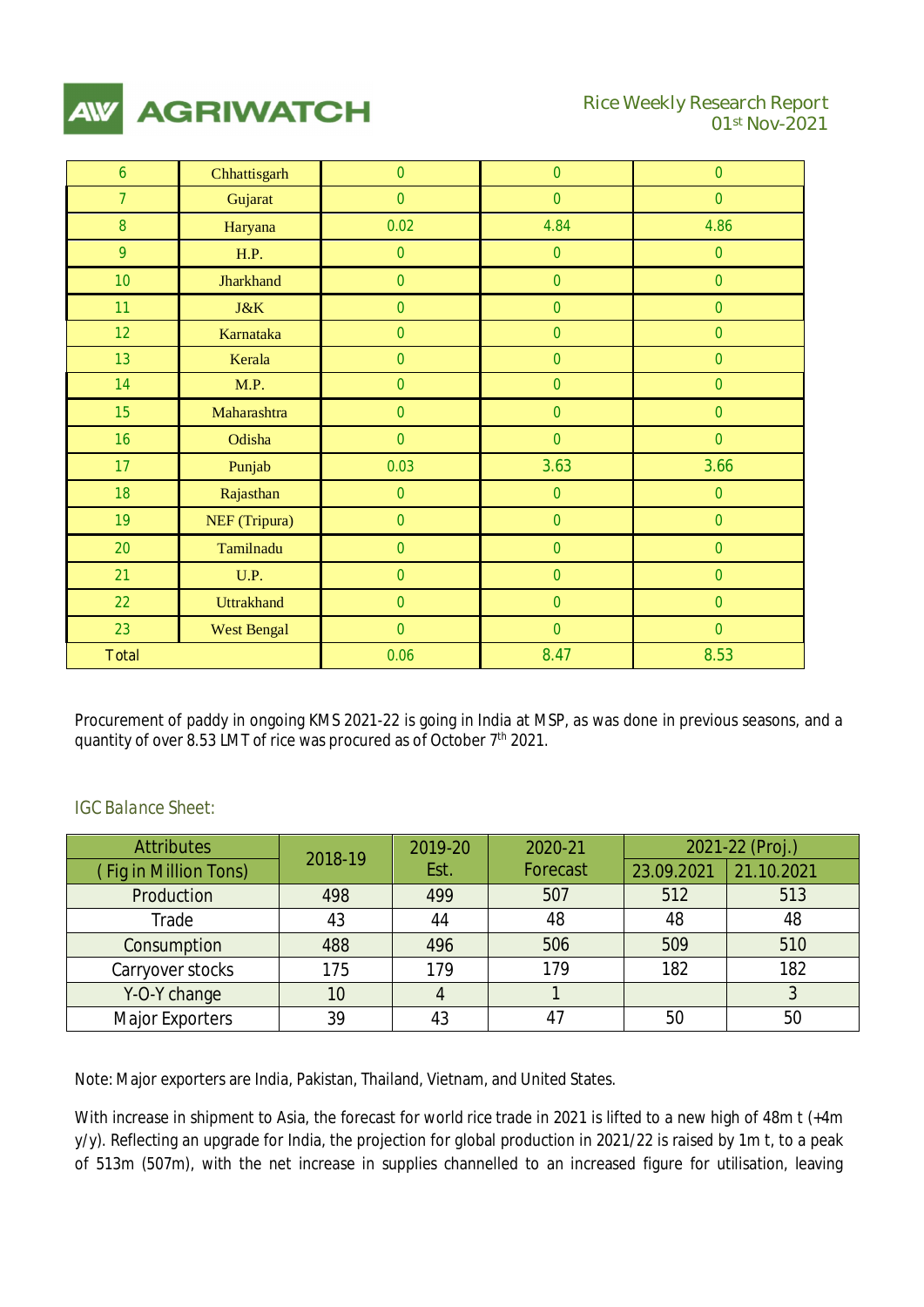

### **AGRIWATCH** Rice Weekly Research Report **01st Nov-2021**

carryovers steady m/m, at 182m (+3m). Trade in 2022 is predicted to be little-changed y/y, at close to a new peak.

With increase in freight costs and logistics difficulties in some exporters, world rice import demand in 2020/21 is forecast to expand to a record of 48m t (+4m y/y) on firmer demand from buyers in Africa and Asia. Tied to acreage gains and improved yields, 2021/22 production is predicted at a new peak, including a sizeable main crop in India. While population growth will boost consumption, inventories are seen rising to a high of 182m t (+3m), with major exporters' reserves at a record of 50m. Trade in 2022 is seen remaining high, mostly on African demand.

### *Rice Price Trend @ CBOT Nov-2021, Rough Rice) (Prices in US\$/hundredweight)*



#### *Market Analysis*

*The CBOT Nov-21* weekly rough chart for rice indicates weak tone from last week. The rice is expected to have a good production worldwide and the ending stocks are expected to be lower, we expect market to hover in the range of USD 12.40-13.80 hundred weights in coming sessions.